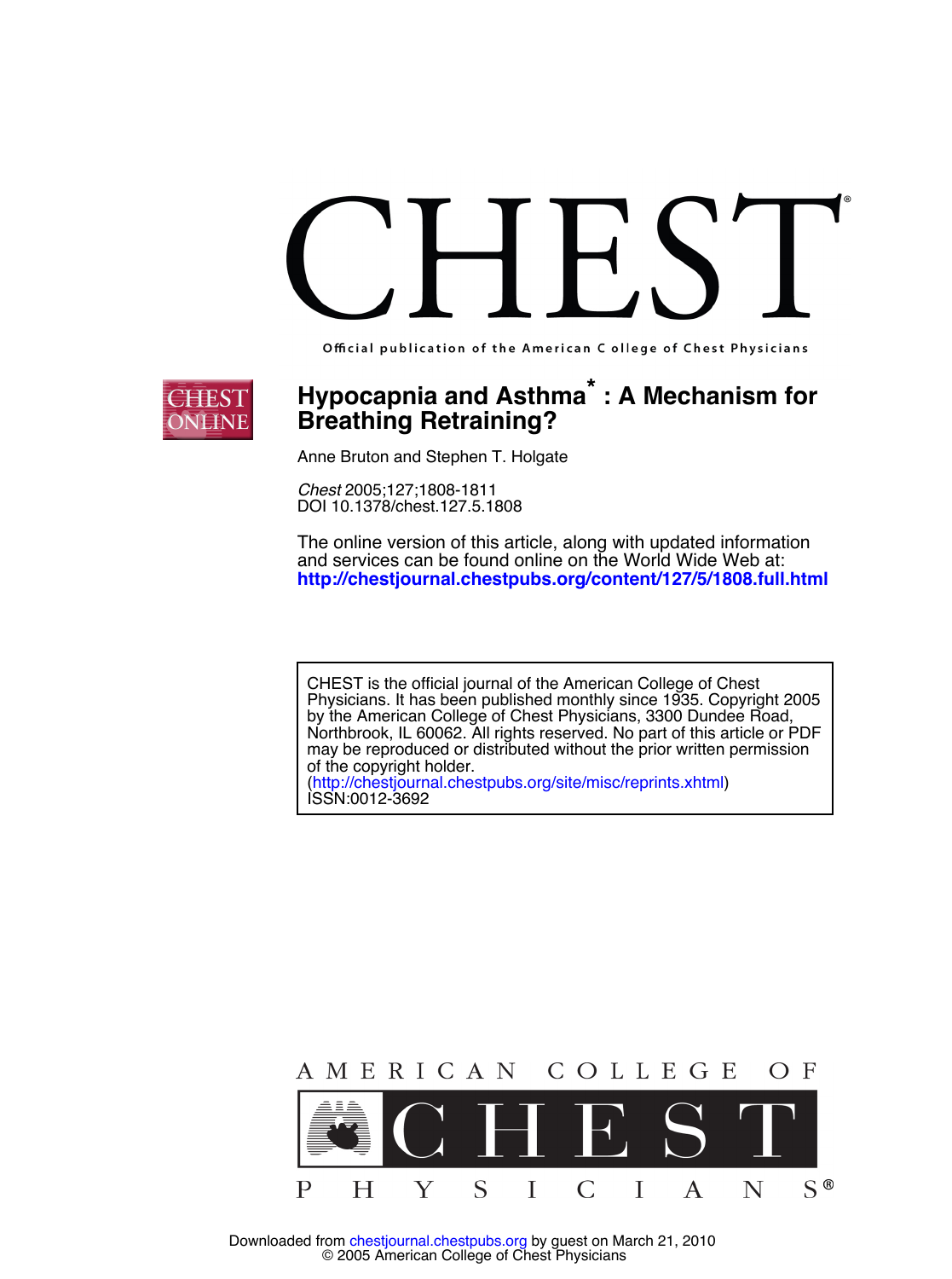

# **Hypocapnia and Asthma\* A Mechanism for Breathing Retraining?**

*Anne Bruton, PhD; and Stephen T. Holgate, DSc*

**There is some evidence that breathing retraining may be beneficial for patients with asthma, but the mechanism behind this benefit is still unknown. One hypothesis is that individuals can be trained to raise carbon dioxide levels and thereby reverse the bronchoconstrictive effects of hypocapnia and utilize the bronchodilatory effects of hypercapnia. This theory presupposes that individuals with asthma have lower carbon dioxide levels than the healthy population. This article reviews the available evidence supporting the hypothesis and concludes that although attractive, there is currently insufficient evidence to attribute the benefits of breathing retraining to this mechanism.** *(CHEST 2005; 127:1808 –1811)*

**Key words:** asthma; breathing retraining; carbon dioxide; hypocapnia

**Abbreviations:** ASM = airway smooth muscle;  $ETCO<sub>2</sub> = end-tidal$  carbon dioxide

**A**lthough pharmacologic therapy remains the pri-<br>mary mode of treatment for patients with asthma, many people also use complementary or alternative therapies. In a recent US study<sup>1</sup> of innercity children with asthma, 89% of parents questioned reported giving their child some form of complementary therapy, yet only 18% had informed their physician about this. Various forms of breathing retraining have been used as a therapy for patients with asthma in the United States, Europe, and Australia, with some reported benefits, $2-4$  although such benefits have yet to be definitively confirmed. The mechanism behind the reported benefits is currently not known, but one physiologic hypothesis relates to carbon dioxide. The purpose of this article is to draw attention to a theory related to the possible role of carbon dioxide in asthma, and to review the available evidence supporting it.

#### SEARCH STRATEGY

Multiple strategies were incorporated to maximize identification of suitable studies. We searched MEDLINE, EMBASE, Cochrane library, CINAHL, and reference lists of original and review articles. Authors of relevant abstracts were contacted to seek additional information.

#### **HYPOCAPNIA**

The  $Paco<sub>2</sub>$  reflects the balance between the production and elimination of carbon dioxide. Under normal conditions, the  $PaCO<sub>2</sub>$  is maintained at approximately 39 to 41 mm Hg by alveolar ventilation under the control of respiratory centers in the pons and medulla.5 Changes in the production of carbon dioxide are usually accompanied by corresponding alterations in alveolar ventilation with little or no change in  $PaCO<sub>2</sub>$ . The main physiologic causes for hypocapnia are related to hyperventilation. Mild hypocapnia is not generally associated with any serious effects in healthy individuals, but Laffey and Kavanagh<sup>6</sup> have proposed that hypocapnia may have a pathogenic role in the development of systemic diseases. However, this suggestion is not new, as it can be found in early writings from the late Russian physiologist, Konstantin Buteyko, during the 1950s.7

<sup>\*</sup>From the University of Southampton, Highfield, Southampton, UK.

Dr. Bruton is funded by a Postdoctoral Research Fellowship from the UK Department of Health.

Manuscript received May 17, 2004; revision accepted October 29, 2004.

Reproduction of this article is prohibited without written permission from the American College of Chest Physicians (www.chestjournal. org/misc/reprints.shtml).

*Correspondence to: Anne Bruton, PhD, School of Health Professions & Rehabilitation Sciences, University of Southampton, Highfield, Southampton, SO17 1BJ, UK: e-mail: ab7@soton.ac.uk*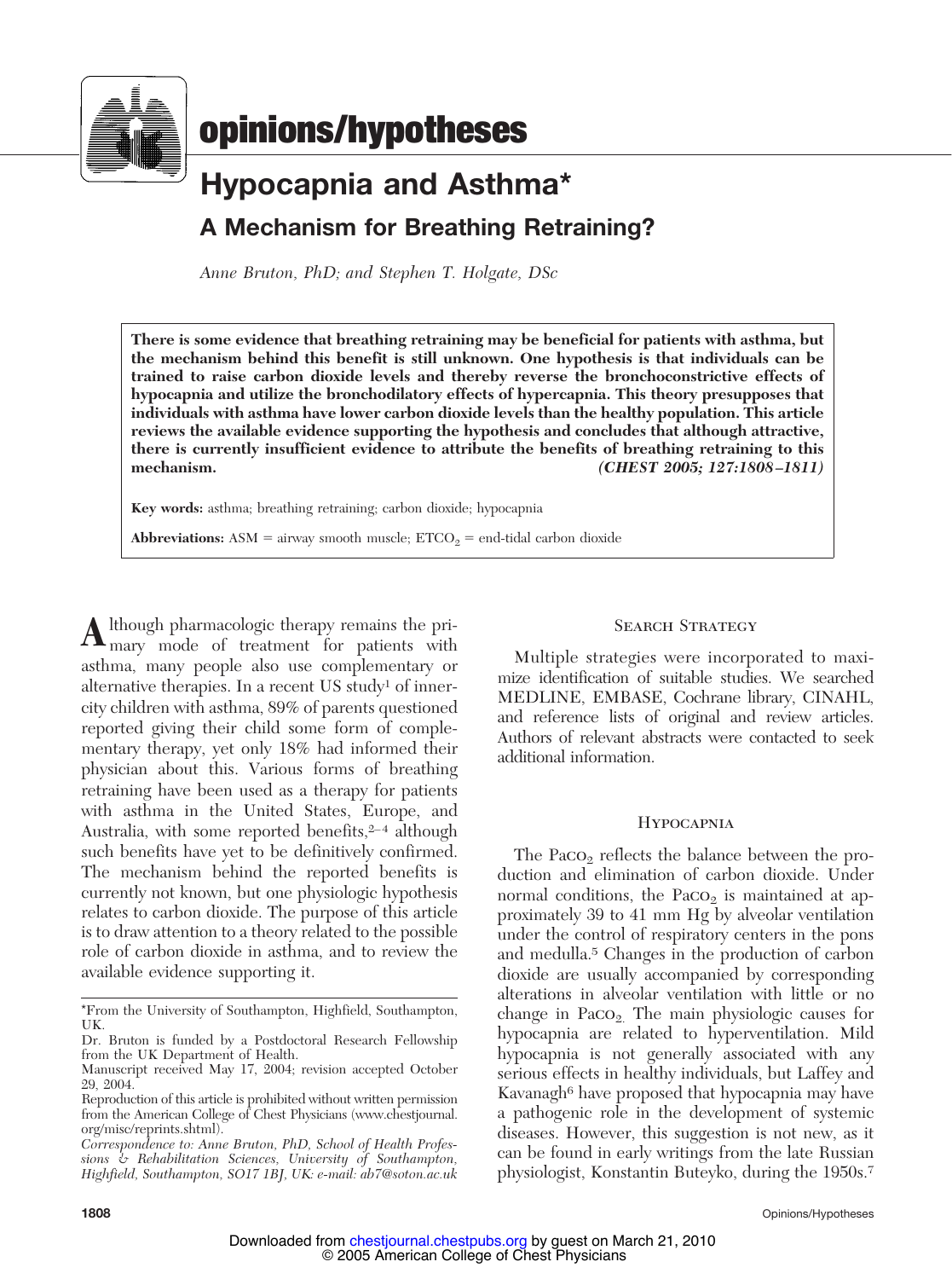#### Hypocapnia and Bronchoconstriction

Although hypocapnia is a consistent finding in acute asthma, it is not certain whether it has any clinically relevant pathogenic role. Proponents of the Buteyko breathing technique7 would suggest that this is the case. Also, in 1968 it was hypothesized in the *New England Journal of Medicine*<sup>8</sup> that hypocapnia during an asthma attack could perpetuate bronchospasm and lead to a cycle of progressive hypocapnia and increasing bronchospasm. There is a body of experimental evidence that supports this hypothesis. There is *in vitro* animal evidence suggesting that low alveolar  $PCO<sub>2</sub>$  causes bronchoconstriction,<sup>9</sup> while a high  $PCO<sub>2</sub>$  acts directly on the airway smooth muscle to cause bronchodilatation.10 There is also *in vivo* animal evidence that hypocapnia increases airway resistance.<sup>11-13</sup>

In addition, there is support for the association between hypocapnia and bronchoconstriction from experimental evidence from humans.14 –19 Fisher et  $al^{20}$  and McFadden et al<sup>21</sup> have shown that a low alveolar carbon dioxide in patients with asthma was associated with increases in airway tone. Van den Elshout et al<sup>19</sup> studied the effects of hypercapnia and hypocapnia on respiratory resistance in both normal and asthmatic subjects. They found that a reduction in end-tidal  $PCO<sub>2</sub>$  of only 7.5 mm Hg caused an increase in resistance by 13% and a fall in reactance by 45% in asthmatics, while the same reduction in  $PCO<sub>2</sub>$  had no effect on healthy subjects. Conversely an increase in end-tidal  $PCO<sub>2</sub>$  of only 7.5 mm Hg resulted in a significant fall in airway resistance in both asthmatic and normal subjects. Bayindir et al<sup>22</sup> reported on the adverse effects of hypocapnia during cardiopulmonary bypass, which led to a significant increase in airway resistance and a reduction in lung compliance.

Airway smooth muscle (ASM) is now recognized as being the major end-effector of acute airway narrowing in asthma.23 The primary function of ASM is to regulate the bronchomotor tone in response to contractile agonists. ASM responsiveness is influenced by both internal and external stimuli; however, it is still unclear whether the airway hyperresponsiveness seen in asthma is primarily due to changes within the smooth muscle itself, or to changes external to the muscle. Possible mechanisms for hypocapnia inducing bronchoconstriction may be through neural reflexes, through increasing blood vessel caliber, through the provocation of mediator release, or through a direct effect on the ASM. A study by Lindeman et  $al<sup>13</sup>$  suggests that hypocapnia has a direct effect on ASM cells, possibly via the effect of intracellular alkalosis on intracellular free calcium concentration. Reynolds and McEvoy<sup>9</sup> suggested

that in the guinea pig lung, a reduction in alveolar  $PCO<sub>2</sub>$  produced an increase in airway resistance by inducing bronchospasm and increasing the permeability of microvessels in the airway, and that this effect was mediated by the release of tachykinins from C-afferent nerves in the airways. However, the mechanism for the bronchoconstriction is still uncertain and may relate to the degree of hypocapnia. Sterling<sup>14</sup> found that when end-tidal  $PCO<sub>2</sub>$  was approximately  $\leq$  30 mm Hg, the bronchoconstriction was mediated via the autonomic nervous system (through the vagus nerve), but that when end-tidal Pco<sub>2</sub> was  $\lt 15$  mm Hg it was mediated by direct effect on the ASM.

#### Hypocapnia and Asthma

In 1952, Buteyko theorized that "hidden" hyperventilation is the basic cause of asthma,<sup>7</sup> linked to the inflammatory and structural changes characteristic of the disease. During acute episodes of asthma, hyperventilation leading to hypocapnia is well documented,6,24,25 but very few studies19,26,27 have suggested that patients with asthma are hypocapnic when their asthma is stable. In 1988, Hormbrey et al<sup>27</sup> compared carbon dioxide response and breathing pattern in patients with asthma, patients with symptomatic hyperventilation, and healthy subjects. The asthmatic group had a significantly higher resting respiratory frequency and minute ventilation, and had lower mean end-tidal carbon dioxide  $(ETCO<sub>2</sub>)$  [37 mm Hg] than the other two groups (40 mm Hg and 41 mm Hg, respectively). However, there were only six subjects in each group. Van den Elshout et al<sup>19</sup> studied 30 asthmatic and 15 healthy volunteers and also found that the asthmatic group had lower mean resting  $ETCO<sub>2</sub>$  when compared to the healthy subjects (36 mm Hg vs 40 mm Hg). Neither of these two studies used matched control subjects. However, more recently, Osborne et al<sup>26</sup> studied a group of 23 patients with mild, stable asthma and compared them with a matched control group. Both arterial carbon dioxide and  $ETCO<sub>2</sub>$  were found to be significantly lower in the patients with asthma  $(ETCO<sub>2</sub>, 37)$ mm Hg vs 40 mm Hg). Concomitant evidence for clinically significant hyperventilation in such subjects is not available. Thomas et  $al^{28}$  reported that one third of women and one fifth of men treated for asthma in a single general practice had symptoms suggestive of hyperventilation or "dysfunctional breathing." However, they used the Nijmegen questionnaire to assess dysfunctional breathing, and some authors<sup>29,30</sup> have questioned the validity of this questionnaire in identification of hyperventilation in an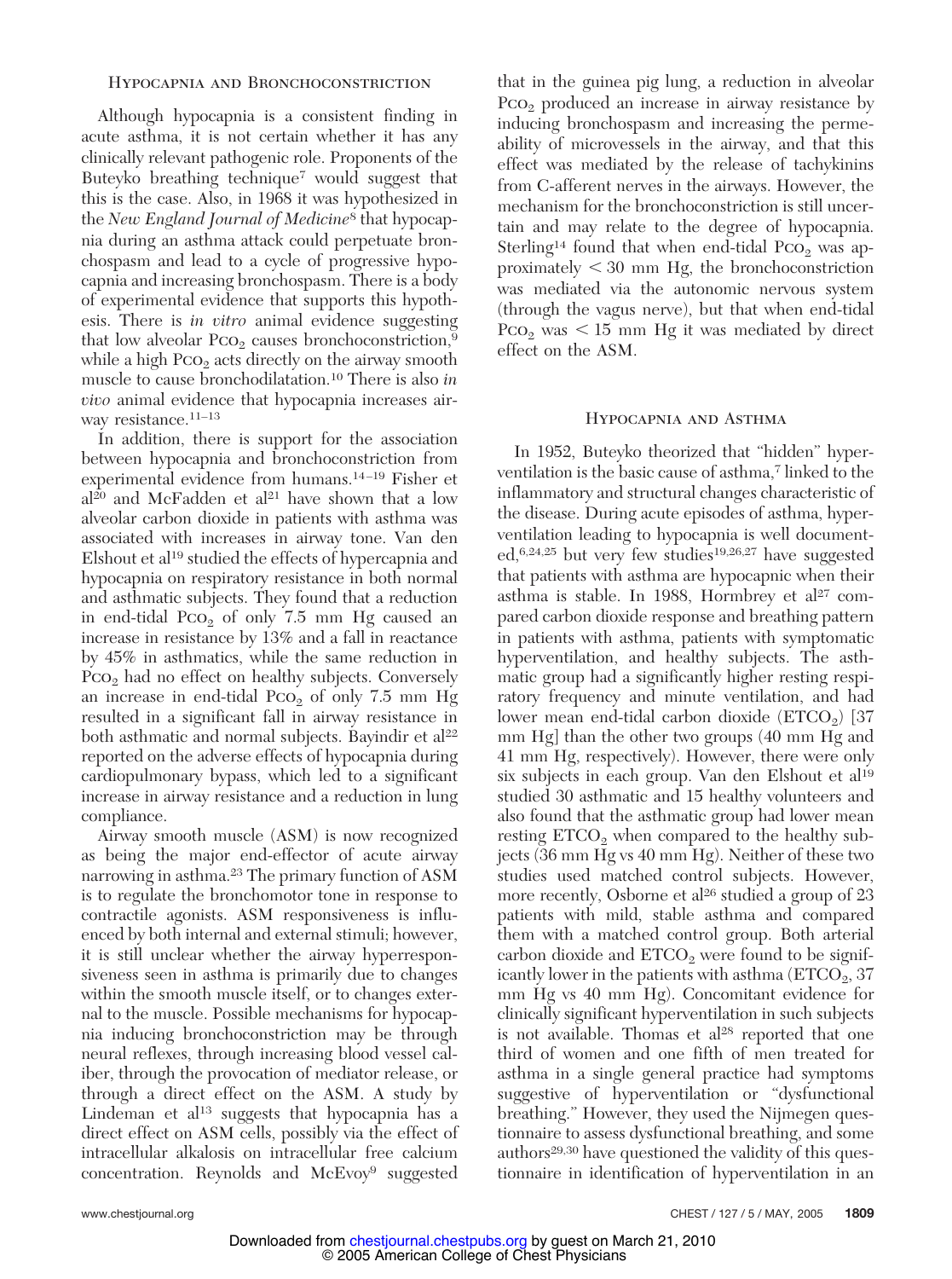asthmatic population because of the potential overlap between the symptoms of anxiety and those of asthma.

If one assumes that the observed hypocapnia in stable asthmatics is due to hyperventilation, it is an attractive proposition that retraining breathing patterns to reduce hyperventilation in such individuals should make it possible to raise carbon dioxide levels. This should theoretically reverse any bronchoconstrictive effects of hypocapnia, and possibly make use of the bronchodilatory effects of hypercapnia. There is some evidence that various forms of breathing retraining (*eg*, physiotherapy, yoga, and Buteyko) have had some beneficial effects on asthma patients. However, at present it is uncertain what mechanism produces these effects over and above any placebo effect. Apart from the carbon dioxide hypothesis, another potential physiologic mechanism behind breathing retraining is the effect of rhythmic stretching on the ASM.31,32 A number of psychological mechanisms are also possible such as increasing feelings of mastery or control, induction of relaxation/ meditation, or nonspecific attention effects. A recent randomized controlled trial of the Buteyko breathing technique by Cooper et al<sup>4</sup> found that Buteyko breathing improved asthma symptoms and reduced bronchodilator use, but without affecting airway caliber or responsiveness. Thomas et al2 reported on a study of physiotherapy breathing retraining for asthma patients and found improved quality-of-life scores. However, neither of these studies shed any light on the mechanism producing the improvements generated. Buteyko, physiotherapy, and yoga therapies share very similar breathing techniques that encourage slowing the rate of breathing, and the use of breath holding. Very few studies of breathing therapy have included measures of carbon dioxide in their outcomes. One exception is the randomized controlled trial of Buteyko by Bowler et al,33 who found no significant differences in means between the intervention and control groups after intervention, but unfortunately do not report any within subject changes. In a controlled trial currently only published in abstract form, Abramson et al<sup>34</sup> reported no changes in lung function, but did find some increase in  $ETCO<sub>2</sub>$  in one group and some reduction in response to carbon dioxide in another. They employed a factorial design involving four groups, one receiving "full" Buteyko (Buteyko practitioner plus Buteyko video), two receiving "partial" Buteyko (Buteyko practitioner plus placebo video, or Buteyko video plus placebo educator), and one receiving no Buteyko (placebo video plus placebo educator). Their findings are interesting, but the complexity of their design makes interpretation difficult.

#### Future Research

Although breathing control and breathing training are common interventions for respiratory conditions, there is a paucity of randomized clinical trials examining their effectiveness or the mechanism for any effect. A recent Cochrane review stated that "no reliable conclusions can currently be drawn concerning the use of breathing exercises for asthma in clinical practice."35 However, trends for improvement are encouraging; further large-scale trials, including full descriptions of treatment methods and outcome measurements, are required to establish effectiveness. To establish if the carbon dioxide mechanism plays a role, researchers need first to establish if people with asthma do have significant differences in either absolute level of carbon dioxide or sensitivity to carbon dioxide. There is also a need for some well-designed clinical trials of breathing retraining with carbon dioxide as the primary outcome measure.

#### **CONCLUSION**

There is now some evidence that asthmatic individuals have lower levels of carbon dioxide than the healthy population, even when they are stable and asymptomatic. There is also some indirect evidence that a significant proportion of the stable asthmatic population have symptoms of hyperventilation. Physiotherapists and others regularly use breathing retraining techniques to alleviate these symptoms, with some reported benefits. While these may be related to raising an individual's carbon dioxide levels, as has been hypothesized, as yet there is no convincing evidence that this occurs, or that such a goal is either desirable or achievable.

#### **REFERENCES**

- 1 Braganza S, Ozuah PO, Sharif I. The use of complementary therapies in inner-city asthmatic children. J Asthma 2003; 40:823– 827
- 2 Thomas M, McKinley RK, Freeman E, et al. Breathing retraining for dysfunctional breathing in asthma: a randomized controlled trial. Thorax 2003; 58:110 –115
- 3 Manocha R, Marks GB, Kenchington P, et al. Sahaja yoga in the management of moderate to severe asthma: a randomized controlled trial. Thorax 2002; 57:110 –115
- 4 Cooper S, Oborne J, Newton S, et al. Effect of two breathing exercises (Buteyko and pranayama) in asthma: a randomized controlled trial. Thorax 2003; 58:674 – 679
- 5 Gluck SL. Acid-base. Lancet 1998; 352:474 479
- 6 Laffey JG, Kavanagh BP. Hypocapnia. N Engl J Med 2002; 347:43–53
- 7 Stalmatski A. Freedom from asthma: Buteyko's revolutionary treatment. London, UK: Kyle Cathie Ltd, 1997
- 8 Hypoxemia and hypocapnia in asthma [abstract]. N Engl J Med 1968; 278:1068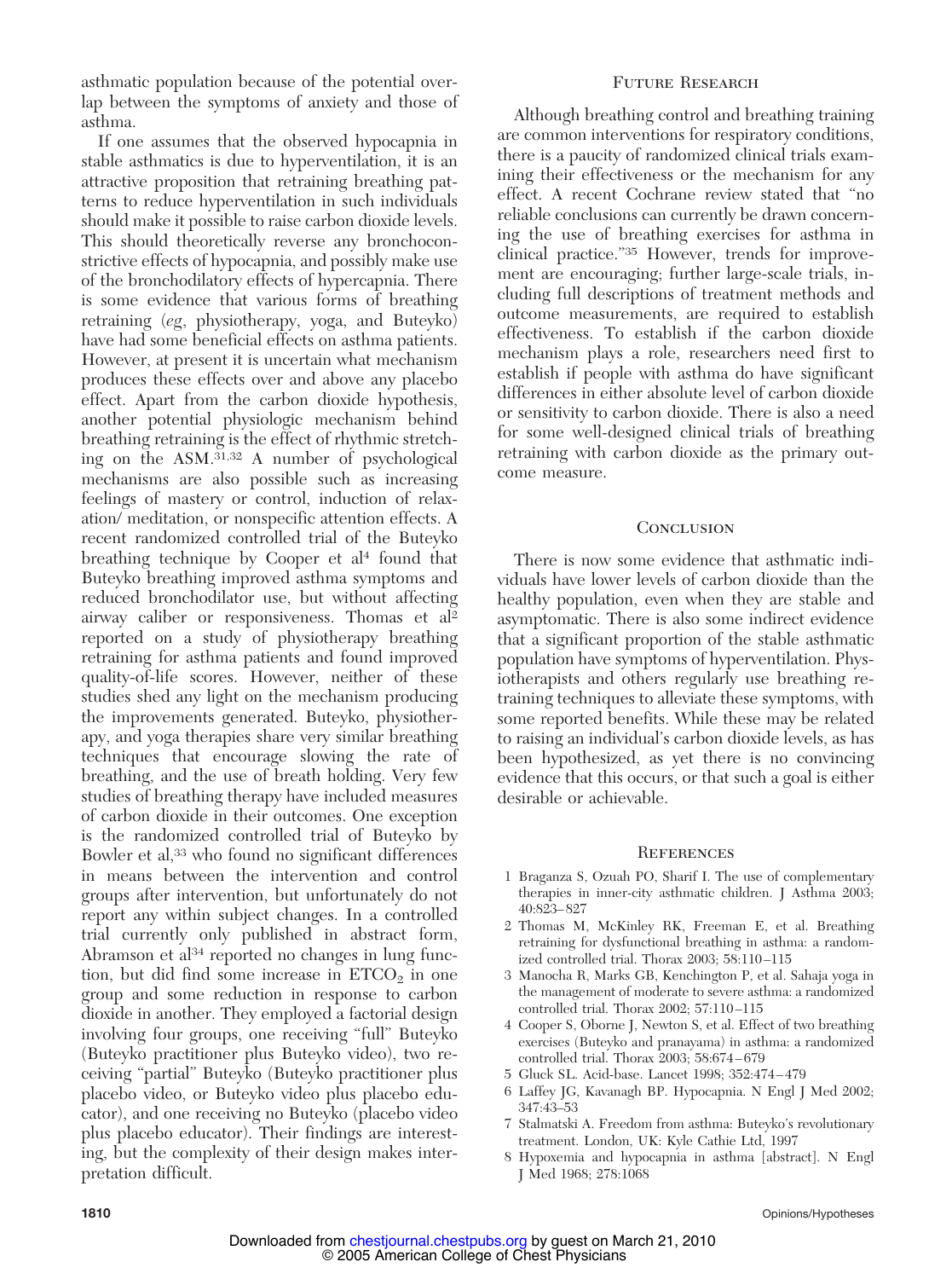- 9 Reynolds AM, McEvoy RD. Tachykinins mediate hypocapnia-induced bronchoconstriction in guinea pigs. J Appl Physiol 1989; 67:2454 –2460
- 10 D'Angelo E, Calderini IS, Tavola M. The effects of CO<sub>2</sub> on respiratory mechanics in anesthetized paralyzed humans. Anesthesiology 2001; 94:604 – 610
- 11 Ingram RH Jr. Effects of airway versus arterial  $CO<sub>2</sub>$  changes on lung mechanics in dogs. J Appl Physiol 1975; 38:603– 607
- 12 Kolbe J, Kleeberger SR, Menkes HA, et al. Hypocapniainduced constriction of the canine peripheral airways exhibits tachyphylaxis. J Appl Physiol 1987; 63:497–504
- 13 Lindeman KS, Croxton TL, Lande B, et al. Hypocapniainduced contraction of porcine airway smooth muscle. Eur Respir J 1998; 12:1046 –1052
- 14 Sterling GM. The mechanism of bronchoconstriction due to hypocapnia in man. Clin Sci 1968; 34:277–285
- 15 Newhouse MT, Becklake MR, Macklem PT, et al. Effect of alterations in end-tidal  $CO<sub>2</sub>$  tension on flow resistance. J Appl Physiol 1964; 19:745–749
- 16 Nielsen TM, Pedersen OF. The effect of  $CO<sub>2</sub>$  on peripheral airways. Acta Physiol Scand 1976; 98:192–199
- 17 O'Cain CF, Hensley MJ, McFadden ER Jr, et al. Pattern and mechanism of airway response to hypocapnia in normal subjects. J Appl Physiol 1979; 47:8-12
- 18 Jamison JP, Glover PJ, Wallace WF. Comparison of the effects of inhaled ipratropium bromide and salbutamol on the bronchoconstrictor response to hypocapnic hyperventilation in normal subjects. Thorax 1987; 42:809 – 814
- 19 Van den Elshout FJ, van Herwaarden CL, Folgering HT. Effects of hypercapnia and hypocapnia on respiratory resistance in normal and asthmatic subjects. Thorax 1991; 46: 28 –32
- 20 Fisher HK, Holton P, Buxton RS, et al. Resistance to breathing during exercise-induced asthma attacks. Am Rev Respir Dis 1970; 101:885– 896
- 21 McFadden ER Jr, Stearns DR, Ingram RH Jr, et al. Relative contributions of hypocarbia and hyperpnoea as mechanisms in postexercise asthma. J Appl Physiol 1977; 42:22–27
- 22 Bayindir O, Akpinar B, Ozbek U, et al. The hazardous effects of alveolar hypocapnia on lung mechanics during weaning

from cardiopulmonary bypass. Perfusion 2000; 15:27–31

- 23 Fredberg JJ. Bronchospasm and its biophysical basis in airway smooth muscle. Respir Res 2004; Available at http://respiratory-research.com/content/5/1/2. Accessed April 26, 2005
- 24 Rodriguez-Roisin R. Gas exchange abnormalities in asthma. Lung 1990; 168(suppl):599 – 605
- 25 Odhiambo JA, Chwala RD. Arterial blood gases and acid-base status of adult patients presenting with acute severe asthma at Kenyatta National Hospital, Nairobi. East Afr Med J 1992; 69:319 –322
- 26 Osborne CA, O'Connor BJ, Lewis A, et al. Hyperventilation and asymptomatic chronic asthma. Thorax 2000; 55:1016 – 1022
- 27 Hormbrey J, Jacobi MS, Patil CP, et al. CO<sub>2</sub> response and pattern of breathing in patients with symptomatic hyperventilation, compared to asthmatic and normal subjects. Eur Respir J 1988; 1:846 – 851
- 28 Thomas M, McKinley RK, Freeman E, et al. Prevalence of dysfunctional breathing in patients treated for asthma in primary care: cross sectional survey. BMJ 2001; 322:1098 – 1100
- 29 Keeley D, Osman L. Dysfunctional breathing and asthma: it is important to tell the difference. BMJ 2001; 322:1075–1076
- 30 Ritz T, Bobb C, Edwards M, et al. The structure of symptom report in asthma: a reevaluation. J Psychosom Res 2001; 51:639 – 645
- 31 Fredberg JJ, Inouye D, Miller B, et al. Airway smooth muscle, tidal stretches, and dynamically determined contractile states. Am J Respir Crit Care Med 1997; 156:1752–1759
- 32 Shen X, Gunst SJ, Tepper RS. Effect of tidal volume and frequency on airway responsiveness in mechanically ventilated rabbits. J Appl Physiol 1997; 83:1202–1208
- 33 Bowler SD, Green A, Mitchell CA. Buteyko breathing techniques in asthma: a blinded randomized controlled trial. Med J Aust 1998; 169:575–578
- 34 Abramson M, Borg B, Doran C, et al. A randomized controlled trial of the Buteyko method for asthma [abstract]. Int J Immunorehabil 2004; 6:244
- 35 Holloway E, Ram FS Breathing exercises for asthma. Cochrane Database Syst Rev 2004; CD001277